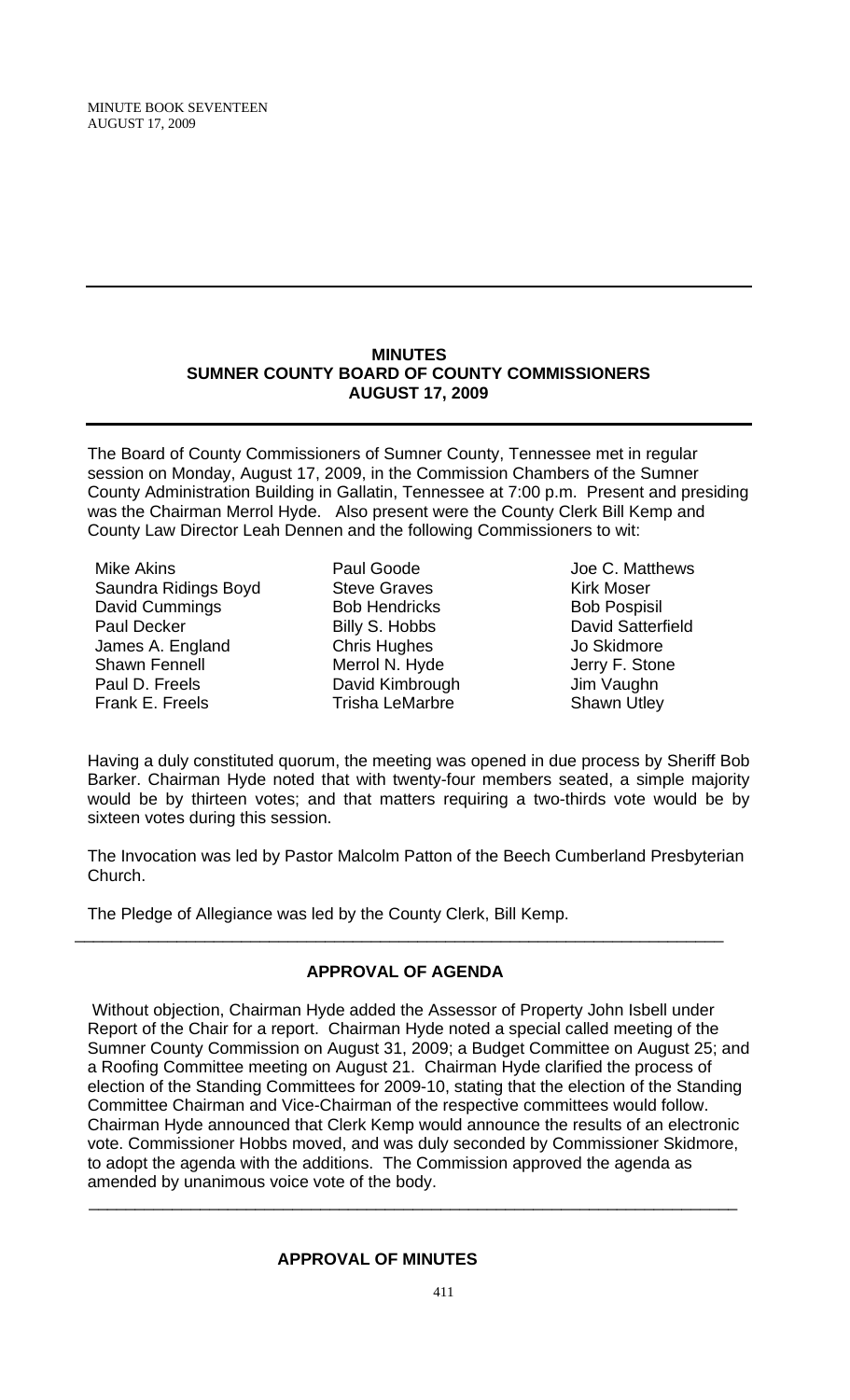The minutes for the meeting of this body held on July 20, 2008, and recorded in the office of the Clerk, Bill Kemp, were approved by voice vote after Commissioner Graves made the motion, seconded by Commissioner Akins. Commissioner LeMarbre abstained from the vote.

\_\_\_\_\_\_\_\_\_\_\_\_\_\_\_\_\_\_\_\_\_\_\_\_\_\_\_\_\_\_\_\_\_\_\_\_\_\_\_\_\_\_\_\_\_\_\_\_\_\_\_\_\_\_\_\_\_\_\_\_\_\_\_\_\_\_\_\_\_\_

# **RECOGNITION OF THE PUBLIC**

Chairman Hyde opened the floor to allow the public to speak concerning any matter on the agenda. With no one wishing to speak, recognition of the public was closed.

\_\_\_\_\_\_\_\_\_\_\_\_\_\_\_\_\_\_\_\_\_\_\_\_\_\_\_\_\_\_\_\_\_\_\_\_\_\_\_\_\_\_\_\_\_\_\_\_\_\_\_\_\_\_\_\_\_\_\_\_\_\_\_\_\_\_\_\_\_\_

### **REPORT OF THE CHAIR**

County Executive Anthony Holt read the following resolution into the record:

### **A RESOLUTION HONORING MRS. MARTY NELSON**

 **WHEREAS,** though relatively new to her job, Marty Nelson was recently named Trustee of the Year for Middle Tennessee; elected President of the Middle Tennessee Trustee Association, Secretary of the Tennessee Trustee Association and also will serve as secretary for the County Official's Association; and

**WHEREAS,** during her short tenure as the Sumner County Trustee, Mrs. Marty Nelson has worked to accomplish numerous things, including the installation of a security camera, upgraded computer system, a higher rate of tax collections, was instrumental in developing the senior tax freeze and is in the process of initiating a partial payment plan for property taxes; and

**WHEREAS,** Mrs. Nelson is committed to serving the citizens of Sumner County and has been zealously working to help bring progress and advancement to this county; and

**WHEREAS**, Mrs. Nelson, by giving of her time and talents, has contributed distinctive guidance and direction to the citizens and leadership of Sumner County.

**NOW, THEREFORE, BE IT RESOLVED** by the Sumner County Board of County Commissioners meeting in regular session on this the  $17<sup>th</sup>$  day of August, 2009, that this body does hereby recognize and commend Marty Nelson for her accomplishments, dedication and service to the citizens and government of Sumner County; and

**BE IT FURTHER RESOLVED** that this resolution shall be spread on the minutes of this body and the Clerk is to furnish a copy of this resolution to Mrs. Marty Nelson.

\_\_\_\_\_\_\_\_\_\_\_\_\_\_\_\_\_\_\_\_\_\_\_\_\_\_\_\_\_\_\_\_\_\_\_\_\_\_\_\_\_\_\_\_\_\_\_\_\_\_\_\_\_\_\_\_\_\_\_\_\_\_\_\_\_\_\_\_\_

\_\_\_\_\_\_\_\_\_\_\_\_\_\_\_\_\_\_\_\_\_\_\_\_\_\_\_\_\_\_\_\_\_\_\_\_\_\_\_\_\_\_\_\_\_\_\_\_\_\_\_\_\_\_\_\_\_\_\_\_\_\_\_\_\_\_\_\_\_

Upon motion of Commissioner Matthews, seconded by Commissioner Stone, the committee voted to approve the certificate of recognition.

Commissioner LeMarbre read the following certificate into the record:

### **A RESOLUTION HONORING THE BEECH HIGH SCHOOL LADY BUCS SOFTBALL TEAM AND COACH DAVID WOODS**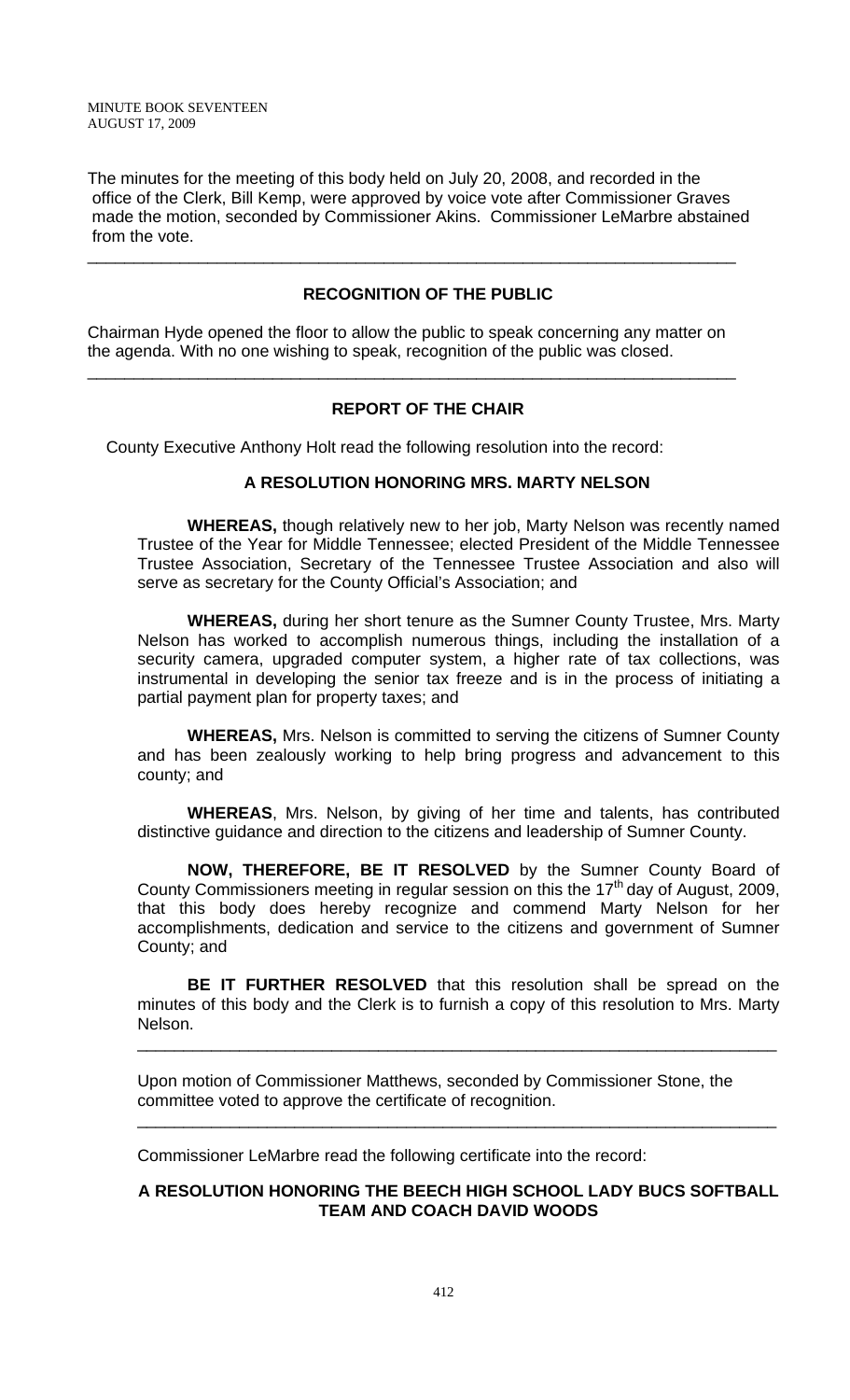**WHEREAS,** the Beech High School Lady Bucs Softball Team, led by Coach David Woods and Assistant Coaches Wayne Smith, Holly Herman, and Alicia Lee, and Trainer Kim Bossaller ended their season with an outstanding record of forty wins and four losses and were named the District 9AAA-Champions, the Region VAAA Champions, Sectional Champions, Christian County (KY) Invitational Champions and second place in the TSSAA State Tournament; and

**WHEREAS,** Coach David Woods was named the District Coach of the Year. Catherine "Cat" Banks was named the District Player of the year and Sumner County Player of the Year and along with the other members of the team: Jule Kranz, Rena Cothron, Haylee Rogers, Vivan Hall, Hannah Rinehart, Kayla Toney, Alex Banks, Kelsey Miller, Julie Leonard, Ginny Carroll, Kasey Okert, Balyeigh Sircy, Kassidy McCoy, Rachel Manning, Stacia Lee, Brianna Claiborne, Carly Edwards, and Heather Montgomery have exhibited diligent effort and hard work and through their efforts have been an inspiration to others; and

**WHEREAS,** Beech High School Lady Bucs Softball Team played with pride and determination and brought honor and positive recognition to themselves, their school and this county.

**NOW, THEREFORE BE IT RESOLVED** by the Sumner County Board of County Commissioners meeting in regular session on this the  $17<sup>th</sup>$  day of August, 2009, that this body does hereby congratulate Coach David Woods and the entire Beech High School Lady Bucs Softball Team for their outstanding season; and

**BE IT FURTHER RESOLVED** that this resolution is to be spread on the minutes of this body and the Clerk is to provide a copy of this resolution to Coach David Woods and the Beech High School Lady Bucs Softball Team.

\_\_\_\_\_\_\_\_\_\_\_\_\_\_\_\_\_\_\_\_\_\_\_\_\_\_\_\_\_\_\_\_\_\_\_\_\_\_\_\_\_\_\_\_\_\_\_\_\_\_\_\_\_\_\_\_\_\_\_\_\_\_\_\_\_\_\_\_\_

Upon motion of Commissioner Matthews, seconded by Commissioner Stone, the committee voted to approve the certificate of recognition.

# **ELECTION OF COMMISSION CHAIRMAN**

Commissioner LeMarbre nominated Commissioner Hyde to be Commission Chairman; Commissioner Goode seconded the motion. Upon motion of Commissioner Goode, seconded by Commissioner Vaughn, the Commission voted to cease nominations and elect Commissioner Hyde by acclamation.

\_\_\_\_\_\_\_\_\_\_\_\_\_\_\_\_\_\_\_\_\_\_\_\_\_\_\_\_\_\_\_\_\_\_\_\_\_\_\_\_\_\_\_\_\_\_\_\_\_\_\_\_\_\_\_\_\_\_\_\_\_\_\_\_\_\_\_\_\_\_\_\_\_

# **ELECTION OF CHAIRMAN PRO TEM**

Commissioner LeMarbre nominated Commissioner Decker to be Chairman Pro Tem. Commissioner Frank Freels seconded the motion. Upon motion of Commissioner Goode, seconded by Commissioner Vaughn, the Commission voted to cease nominations and elect Commissioner Decker by acclamation.

\_\_\_\_\_\_\_\_\_\_\_\_\_\_\_\_\_\_\_\_\_\_\_\_\_\_\_\_\_\_\_\_\_\_\_\_\_\_\_\_\_\_\_\_\_\_\_\_\_\_\_\_\_\_\_\_\_\_\_\_\_\_\_\_\_\_\_\_\_\_\_\_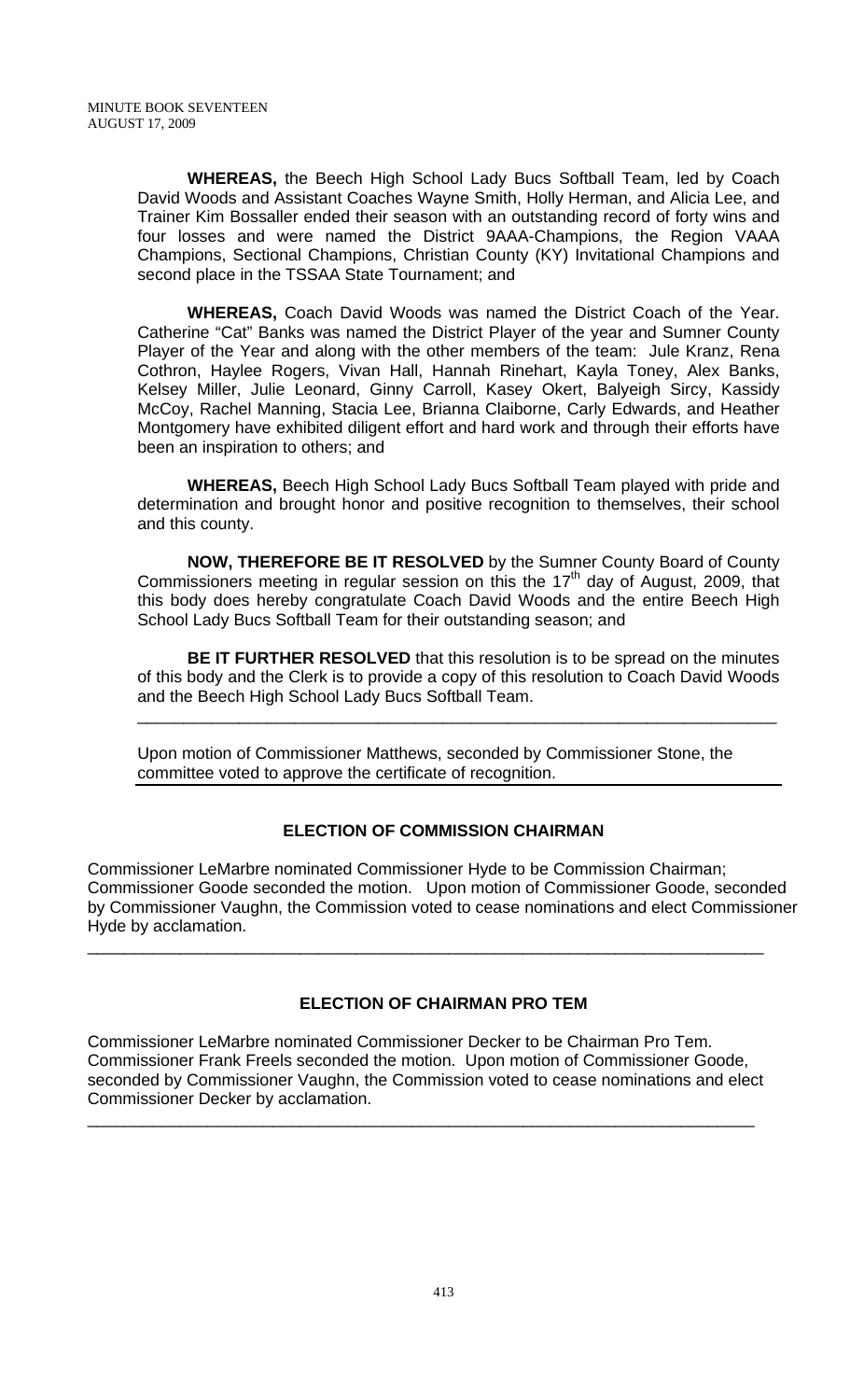#### **ELECTION OF STANDING COMMITTEES 2009-10**

Commissioner LeMarbre brought forth the following slate of committees:

#### **BUDGET COMMITTEE BEER BOARD**

**Kirk Moser, Chairman Mike Akins, Chairman Mike Akins, Chairman** David Kimbrough, Vice-Chairman James A. England **Paul Freels Paul Freels Billy Hobbs Bob Hendricks David Satterfield David Kimbrough David Kimbrough** *Jo Skidmore Jo Skidmore* **Shawn Utley Stone 3 Jerry Stone** 

#### **MEETS SECOND MONDAY 7:00 P.M. MEETS THIRD MONDAY 6:30 P.M.**

Paul Decker, Chairman **Jim Vaughn, Chairman** Trisha LeMarbre, Vice-Chairman Mike Akins, Vice-Chairman **12. James A. England Saundra Ridings Boyd Paul Goode** Shawn Fennell *Chris Hughes* Paul R. Goode **Ioe Matthews Steve Graves Shawn Utley Stone 3 Jerry Stone** 

### **MEETS FIRST MONDAY AT 6:00 P.M MEETS FIRST MONDAY 5:30 P.M.**

#### **GENERAL OPERATIONS COMMITTEE HIGHWAY COMMISSION**

**Chris Hughes, Chairman Steve Graves, TBA Shawn Utley, Vice-Chairman Shawn Fennell, TBA Saundra Ridings Boyd David Cummings David Cummings Frank Freels** *<u>Jimmy England</u> Joe Matthews*  **Joe Matthews Tom Neal, Citizen** 

### **MEETS SECOND MONDAY 5:00 P.M. MEETS FIRST TUESDAY 4:00 P.M.**

#### **FINANCIAL MANAGEMENT COMMITTEE LEGISLATIVE COMMITTEE**

**David Kimbrough, TBA** Bob Pospisil, Chairman **Frank Freels, TBA** Paul Goode, Vice-Chairman *Iim Vaughn* Paul Decker **Kirk Moser** Steve Graves  **Benny Bills, Director of Schools Chris Hughes Scotty Parker, Superintendent of Roads Trisha LeMarbre Anthony Holt, County Executive Kirk Moser** 

#### **EDUCATION COMMITTEE EMERGENCY SERVICES COMM.**

**Steve Graves Scotty Parker, Highway Supt. Anthony Holt, Co. Exec.** 

 **Jim Vaughn Merrol Hyde, Comm. Chairma**

 **MEETS THIRD MONDAY 5:00 P.M. MEETS SECOND MONDAY 6:00 P.M.**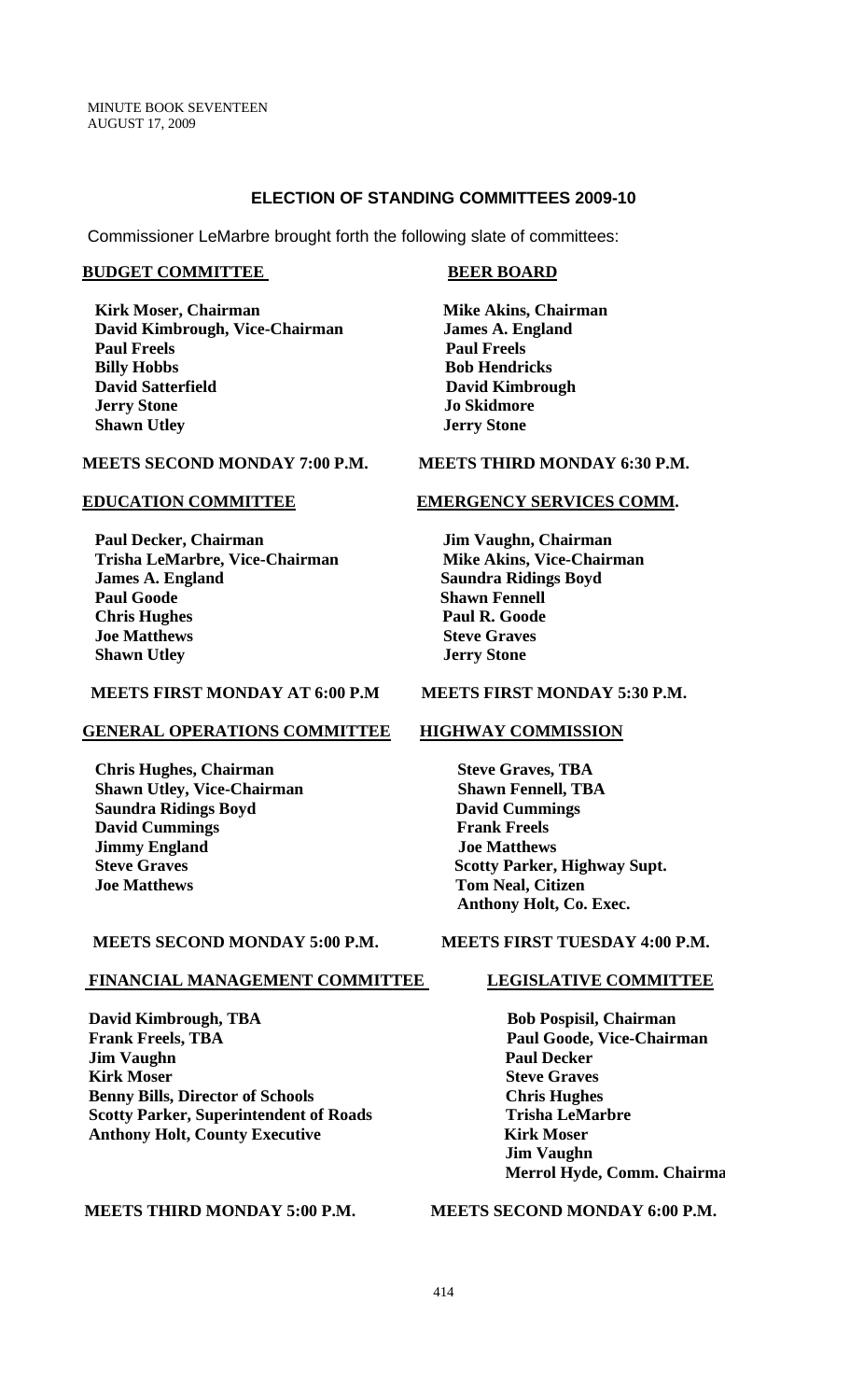Paul R. Goode, Chairman **Shawn Fennell, Chairman Bob Pospisil, Vice-Chairman Kirk Moser, Vice-Chairman Frank Freels** Paul Decker **Shawn Utley David Satterfield David Satterfield Scotty Parker, Superintendent of Roads Jim Vaughn**  Anthony Holt, County Executive Bob Barker, Sheriff

#### **MEETS FIRST TUESDAY AT 5:00 P.M. MEETS FIRST MONDAY 5:00 P.M.**

### **PUBLIC WORKS COMMITTEE LAW ENFORCEMENT SUBCOMMITTEE**

**Saundra Ridings Boyd** 

Upon motion of Commissioner LeMarbre, seconded by Commissioner Stone, the Commission voted to approve the 2009-10 Standing Committees.

# **RECESS**

Chairman Hyde declared a recess in order to elect Chairman and Vice-Chairman of the Standing Committees, which is reflected in the slate of committees.

Chairman Hyde recognized Commissioner England who moved to request the County Law Director to find out what the State of Tennessee is doing with prisoners and report the information to the Commission. The motion was seconded by Commissioner Satterfield and approved by unanimous voice vote.

\_\_\_\_\_\_\_\_\_\_\_\_\_\_\_\_\_\_\_\_\_\_\_\_\_\_\_\_\_\_\_\_\_\_\_\_\_\_\_\_\_\_\_\_\_\_\_\_\_\_\_\_\_\_\_\_\_\_\_\_\_\_\_\_\_\_\_\_\_\_\_\_

\_\_\_\_\_\_\_\_\_\_\_\_\_\_\_\_\_\_\_\_\_\_\_\_\_\_\_\_\_\_\_\_\_\_\_\_\_\_\_\_\_\_\_\_\_\_\_\_\_\_\_\_\_\_\_\_\_\_\_\_\_\_\_\_\_\_\_\_\_\_\_\_

John Isbell, Assessor of Property, gave a presentation on the methodology used to arrive at reappraisal values.

# **REPORT FROM COUNTY OFFICIALS**

 By motion of Commissioner Atkins, seconded by Commissioner Matthews, the commissioners approved unanimously the filing as received of the following reports: County Investments, County General Fund, County Debt Service Fund, County Highway Fund, County Capital Outlay Fund, School General Purpose Fund, School Federal Projects Fund, School Food Service Fund, Employee Health Insurance Trust Fund, Employee Dental Insurance Trust Fund, Casualty Insurance Trust Fund, County Trustee Funds, Special Reports: County Dental Insurance Claim Payments, County Health Insurance Claim Payments, County Property Tax Collections, County EMS Billing/Collections/Balances, County Sales Tax Collections, County Wheel Tax Collections, County Tax Rates/Property Values and County School Loan Program Rates. Approval of the filing of these records does not certify to the accuracy of the documents.

# **LIST OF NOTARIES PUBLIC**

ALEXANDER, TYANA GAYNELLE ANDERSON, JANAN PERKINS ANDERSON, STEPHNEY J AYERS, HOMER R BELLIDO, CECILIA R BLANKENSHIP, MARY HENDY BULLOK, RONALD WAYNE

MEADOWS, DANA M MOORE, PENNY J MORGAN, KIMBERLY ANN NEWBY, CONNIE G NICHOLS, SHERRY LYNN PAINTER, TERRI F PERRY, KIMBERLY DENISE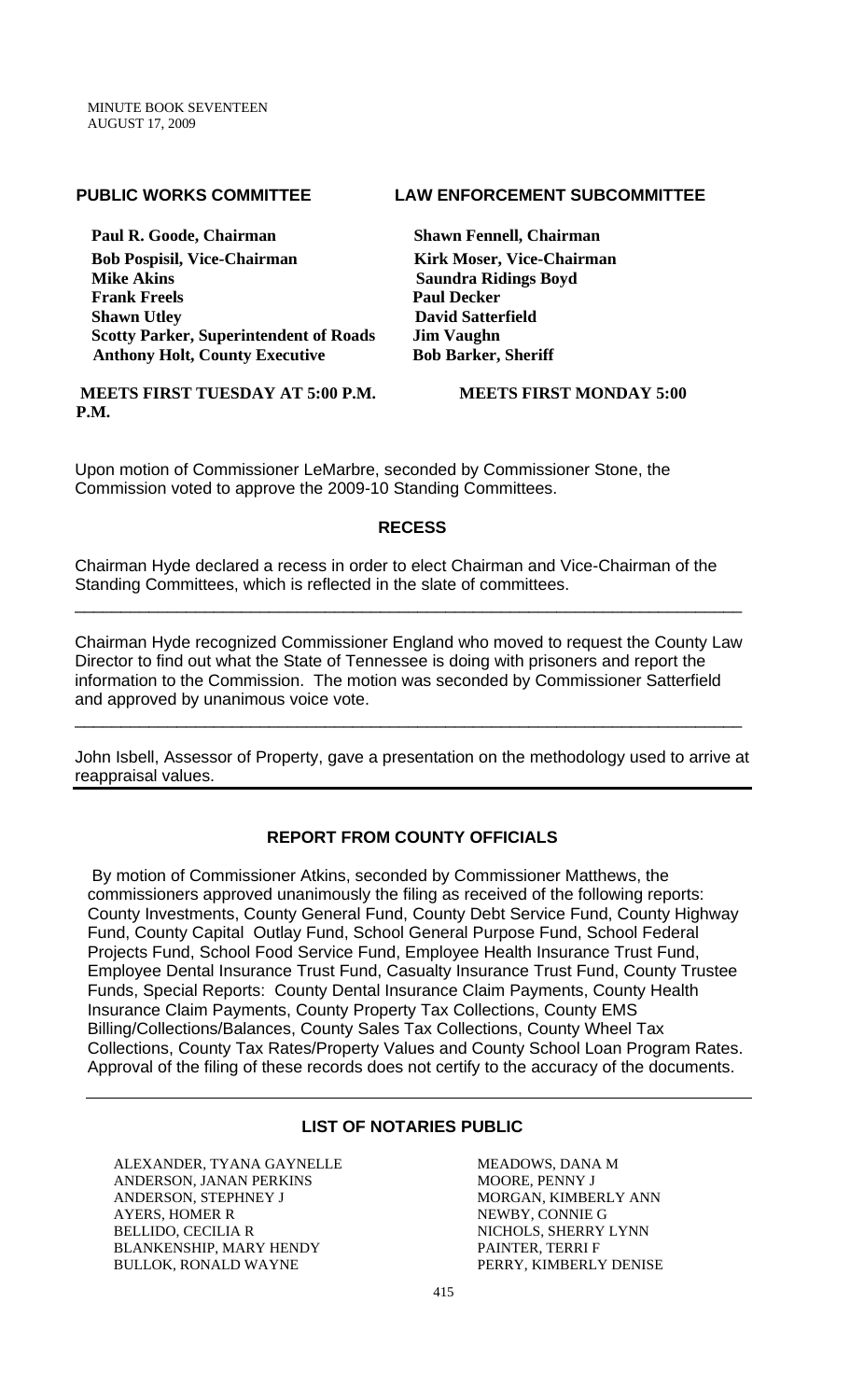MINUTE BOOK SEVENTEEN AUGUST 17, 2009

> CARTER, WILLIAM MICHAEL CIVILS, LINDA GAYLE CLARK, BARBIE JEAN COOKE, ASHLEY LAUREN DILLMAN, NANCY KAY FAUST, VANDANA ANNAM FAUST, DAVID ANDREW FERGUSON, TIMOTHY DALE FOREMAN, WAYNE FRENCH, SARAH WHITT FUTCH, EDWARD GARVIN GARRETT, JOHNNY C GERMAIN, DEAN CHARLES GROVES, LANETTA H HARDWICK, PEGGY B HICKS, BECKY LYNN HOWELL, DEANN MCCUE HUNTER, DINA L JACKSON, TERESA GAYLE JONES, SUSAN ALLEN LAYTON, JOANNE M S LYNCH, SHANNON THERESE MAINLAND, RALPH D MARLETT, CRYSTAL LASHANE

PHILLIPS, KIMBERLY CAROL POTTS, PATRICIA LYNN POWELL, LINDA LOU RHODEN, BONNIE A RUMBLE, TERESA MARIE SCHWIND, KIM ANN SIMPSON, JENNIFER L SMITH, PAMELA C SMITH, JAYNE P STANTON, MICHAEL PATRICK TROUTT, LISA AMANDA VAUGHAN, MARTHA LEONE WAINSCOTT, HEATHER DANIELLE WATTS, MITCHELL ALAN WEAVER, TRACY ANN WILKINS, JENNELLE MARY ALYS WILLIAMSON, SUZANNE C WRIGHT, DONNA LEA YOHE, TAMMY MICHELLE

**SURETY** LAWRENCE RAY WHITLEY RICHARD A. TOMKINS SALLIE W. BROWN

Chairman Hyde introduced the following resolution:

#### **0908-NOT A RESOLUTION TO APPROVE AND ACCEPT APPLICATIONS FOR NOTARY PUBLIC POSITIONS AND PERSONAL SURETY GUARANTORS**

 **WHEREAS,** according to the law of the State of Tennessee, an individual must apply for the office of notary public in the county of residence, or of their principal place of business; and

 **WHEREAS**, state statute requires personal sureties making bonds for notaries publics to be approved by the Sumner County Commission; and

 **WHEREAS,** said applicant must be approved by the County Commission assembled; and

 **WHEREAS,** Bill Kemp, Sumner County Clerk, has certified according to the records of his office that the persons named on the attached listing labeled "SUMNER COUNTY NOTARY PUBLIC APPLICATIONS and SURETY GUARANTORS" have duly applied for the positions so sought; and

### **BE IT FURTHER RESOLVED THAT THIS TAKE EFFECT FROM AND AFTER PASSAGE.**

 **–––––––––––––––––––––––––––––––––––––––––––––––––––––––––**

Upon motion of Commissioner Graves, seconded by Commissioner Cummings, voting was recorded in the following manner:

|   | Fennell          | Y | Cummings      |  |
|---|------------------|---|---------------|--|
|   | Graves           |   | Satterfield   |  |
|   | <b>Matthews</b>  | v | <b>Boyd</b>   |  |
| Y | <b>Hendricks</b> | V | Vaughn        |  |
|   | <b>Moser</b>     |   | <b>Decker</b> |  |
|   | Hughes           | Y | Kimbrough     |  |
|   | Skidmore         | v | P. Freels     |  |
|   | <b>Hobbs</b>     |   | Pospisil      |  |
|   |                  |   |               |  |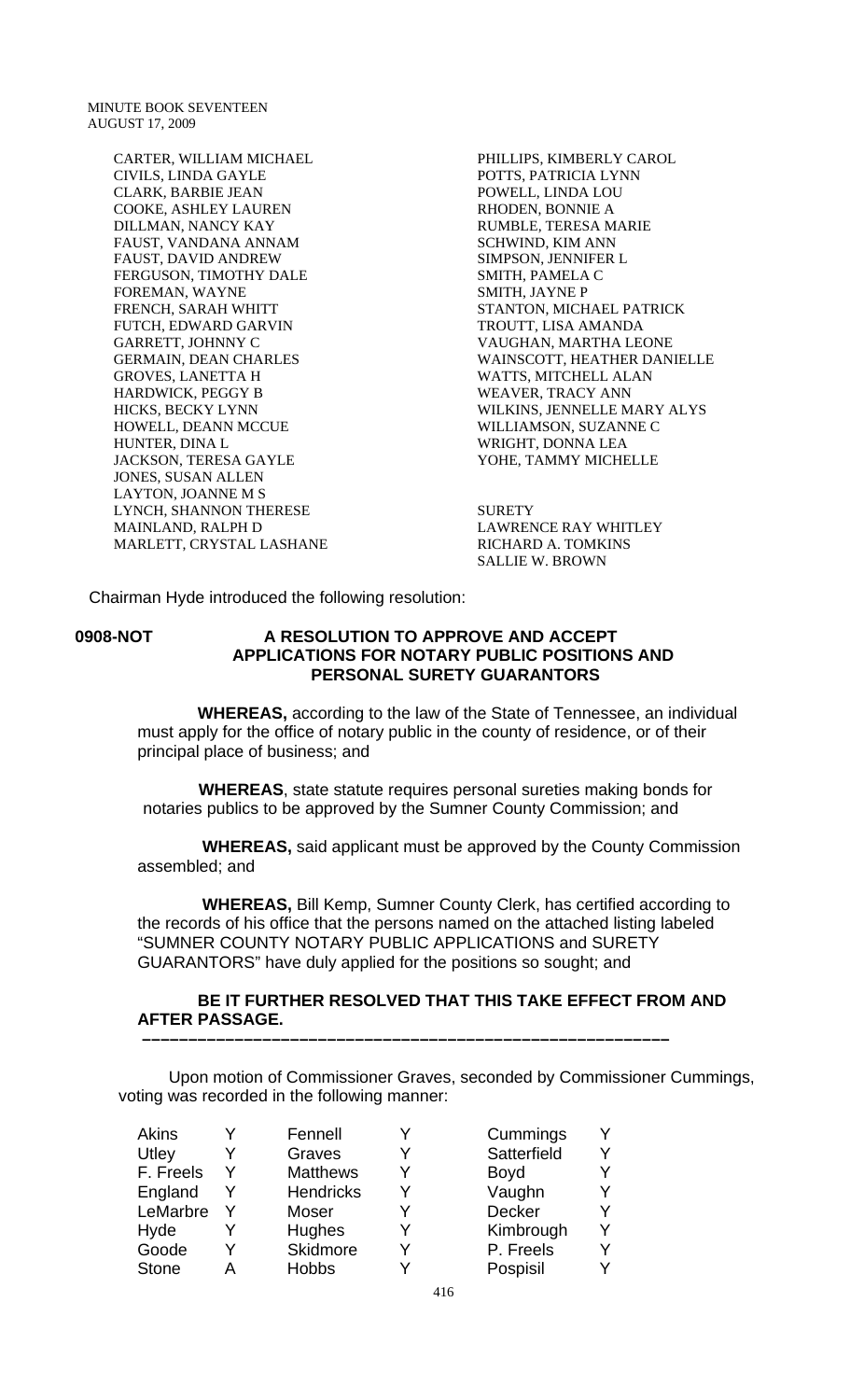0908-NOTARY Yes: 23 No: 0 Abs: 1 07:43 PM

Chairman Hyde declared the Notaries Public approved by the body.

#### **COMMITTEE ON COMMITTEES**

\_ \_\_\_\_\_\_\_\_\_\_\_\_\_\_\_\_\_\_\_\_\_\_\_\_\_\_\_\_\_\_\_\_\_\_\_\_\_\_\_\_\_\_\_\_\_\_\_\_\_\_\_\_\_\_\_\_\_\_\_\_\_\_\_\_\_\_\_\_\_

Commissioner LeMarbre brought forth the Committee on Committees recommendation to approve the re-appointments of Larry Hinton and Shelly Ames to the Library Board. She so moved, seconded by Commissioner Pospisil. The Commission approved the appointments of Mr. Hinton and Ms. Ames to the Library Board.

Commissioner LeMarbre brought forth the Committee on Committees recommendations of Chancellor Tom Gray to approve the re-appointments of Teena Vincent to serve as the Public Administrator. She so moved, seconded by Commissioner Pospisil, and the Commission approved the appointment of Ms. Vincent.

Commissioner LeMarbre reported that Agenda items 2 and 4 were deferred.

### **HIGHWAY COMMISSION**

\_\_\_\_\_\_\_\_\_\_\_\_\_\_\_\_\_\_\_\_\_\_\_\_\_\_\_\_\_\_\_\_\_\_\_\_\_\_\_\_\_\_\_\_\_\_\_\_\_\_\_\_\_\_\_\_\_\_\_\_\_\_\_\_\_\_\_\_\_\_\_\_\_\_\_\_

Commissioner Graves introduced the following resolution and moved for approval. Commissioner Fennell seconded the motion.

### **0908-01 A RESOLUTION ASKING THE SUMNER COUNTY REPRESENTATIVES TO ASK TDOT TO EXPEDITE THE COMPLETION OF THE INTERSTATE SYSTEM THROUGH SUMNER COUNTY FROM KENTUCKY TO THE WILSON COUNTY LINE**

**WHEREAS,** the various roads and highways of the federal interstate structure as well as the state highway system serve as a vital link to, from and through Sumner County and these aging roads and structures are used by thousands of persons on a daily basis; and

**WHEREAS**, for many years, Sumner County, though a large county in the number of people as well as overall land mass, had very few federal interstate miles or state highways completed for use within its borders and its old and narrow road system with its ever increasing utilization, created traffic hazards that have led to numerous traffic accidents, injuries and even fatalities; and

**WHEREAS,** the highway system from the northern border of our county at the edge of Kentucky to the Wilson County line is traveled constantly as a major thoroughfare through our state and improvements to these roadways are desperately needed to not only aid in the economic development of our state but to save countless lives.

**THEREFORE BE IT RESOLVED** by the Sumner County Board of County Commissioners meeting in regular on this the 17<sup>th</sup> day of August, 2009 that this body does hereby ask our State Representatives to request TDOT to expedite the completion of the portion of the Federal and State Interstate Highway System from Kentucky to the river bridge at the Wilson County line for the safety and growth of our county and state as well as citizens and visitors to the area; and

**BE IT FURTHER RESOLVED** that a copy of this resolution be forwarded to our state representatives.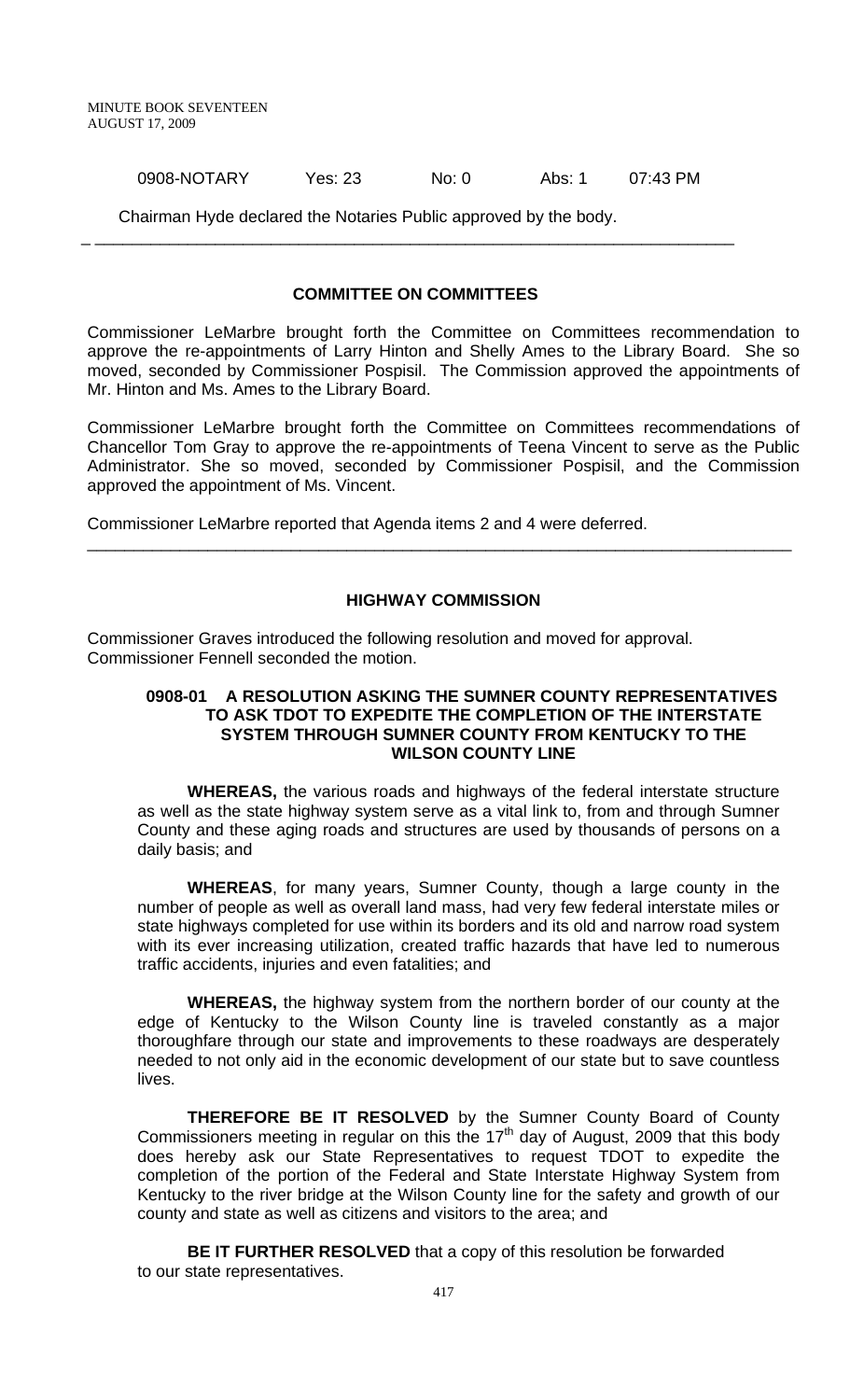| The electronic vote was recorded in the following manner: |         |                  |   |               |          |  |
|-----------------------------------------------------------|---------|------------------|---|---------------|----------|--|
| <b>Akins</b>                                              |         | Fennell          | Y | Cummings      |          |  |
| Utley                                                     | Y       | Graves           | Y | Satterfield   |          |  |
| F. Freels                                                 | Y       | <b>Matthews</b>  | Y | <b>Boyd</b>   |          |  |
| England                                                   | Y       | <b>Hendricks</b> | Y | Vaughn        |          |  |
| LeMarbre                                                  | Y       | Moser            | Y | <b>Decker</b> |          |  |
| Hyde                                                      | Y       | Hughes           | Y | Kimbrough     |          |  |
| Goode                                                     | Y       | <b>Skidmore</b>  | Y | P. Freels     |          |  |
| <b>Stone</b>                                              |         | <b>Hobbs</b>     | Y | Pospisil      |          |  |
| 0908-01                                                   | Yes: 24 | No: 0            |   | Abs: 0        | 07:48 PM |  |

\_\_\_\_\_\_\_\_\_\_\_\_\_\_\_\_\_\_\_\_\_\_\_\_\_\_\_\_\_\_\_\_\_\_\_\_\_\_\_\_\_\_\_\_\_\_\_\_\_\_\_\_\_\_\_\_\_\_\_\_\_\_\_\_\_\_\_\_\_

The electronic vote was recorded in the following manner:

Chairman Hyde declared the resolution approved by the body.

# **EDUCATION COMMITTEE**

\_\_\_\_\_\_\_\_\_\_\_\_\_\_\_\_\_\_\_\_\_\_\_\_\_\_\_\_\_\_\_\_\_\_\_\_\_\_\_\_\_\_\_\_\_\_\_\_\_\_\_\_\_\_\_\_\_\_\_\_\_\_\_\_\_

There was no report from the Education Committee.

# **GENERAL OPERATIONS COMMITTEE**

**\_\_\_\_\_\_\_\_\_\_\_\_\_\_\_\_\_\_\_\_\_\_\_\_\_\_\_\_\_\_\_\_\_\_\_\_\_\_\_\_\_\_\_\_\_\_\_\_\_\_\_\_\_\_\_\_\_\_\_\_\_\_\_\_\_\_\_\_\_** 

Commissioner Hughes introduced the following resolution and moved for approval. Commissioner Graves seconded the motion.

#### **0908-02 A RESOLUTION APPROVING THE QUITCLAIM DEED EASEMENT WITH CUMBERLAND ELECTRIC MEMBERSHIP CORPORATION FOR THE GREENWAY PROJECT**

**BE IT RESOLVED** by the Sumner County Board of County Commissioners meeting in regular session on this the  $17<sup>th</sup>$  day of August, 2009, that this body does hereby authorizes the County Executive to sign the attached quitclaim deed with Cumberland Electric Membership Corporation for the Greenway Project.

\_\_\_\_\_\_\_\_\_\_\_\_\_\_\_\_\_\_\_\_\_\_\_\_\_\_\_\_\_\_\_\_\_\_\_\_\_\_\_\_\_\_\_\_\_\_\_\_\_\_\_\_\_\_\_\_\_\_\_\_\_\_\_\_\_\_\_\_\_

Chairman Hyde recognized the County Law Director Leah Dennen who asked that the Commission to pass the resolution and authorize the County Law Director and Commissioners Moser and Kimbrough to massage the language of the agreement with CEMC on property issues. The maker of the motion and the seconder agreed to incorporate the request into the motion.

The electronic vote was recorded in the following manner:

| Akins        |         | Fennell          | Y |             | Cummings    |  |
|--------------|---------|------------------|---|-------------|-------------|--|
| Utley        |         | Graves           | Y |             | Satterfield |  |
| F. Freels    |         | <b>Matthews</b>  | Y | <b>Boyd</b> |             |  |
| England      |         | <b>Hendricks</b> | Y | Vaughn      |             |  |
| LeMarbre     |         | Moser            | Y | Decker      |             |  |
| Hyde         |         | <b>Hughes</b>    | Y |             | Kimbrough   |  |
| Goode        |         | Skidmore         | Y | P. Freels   |             |  |
| <b>Stone</b> |         | <b>Hobbs</b>     | Y | Pospisil    |             |  |
| 0908-02      | Yes: 24 | No: 0            |   | Abs: 0      | 07:51 PM    |  |

Chairman Hyde declared the resolution approved by the body.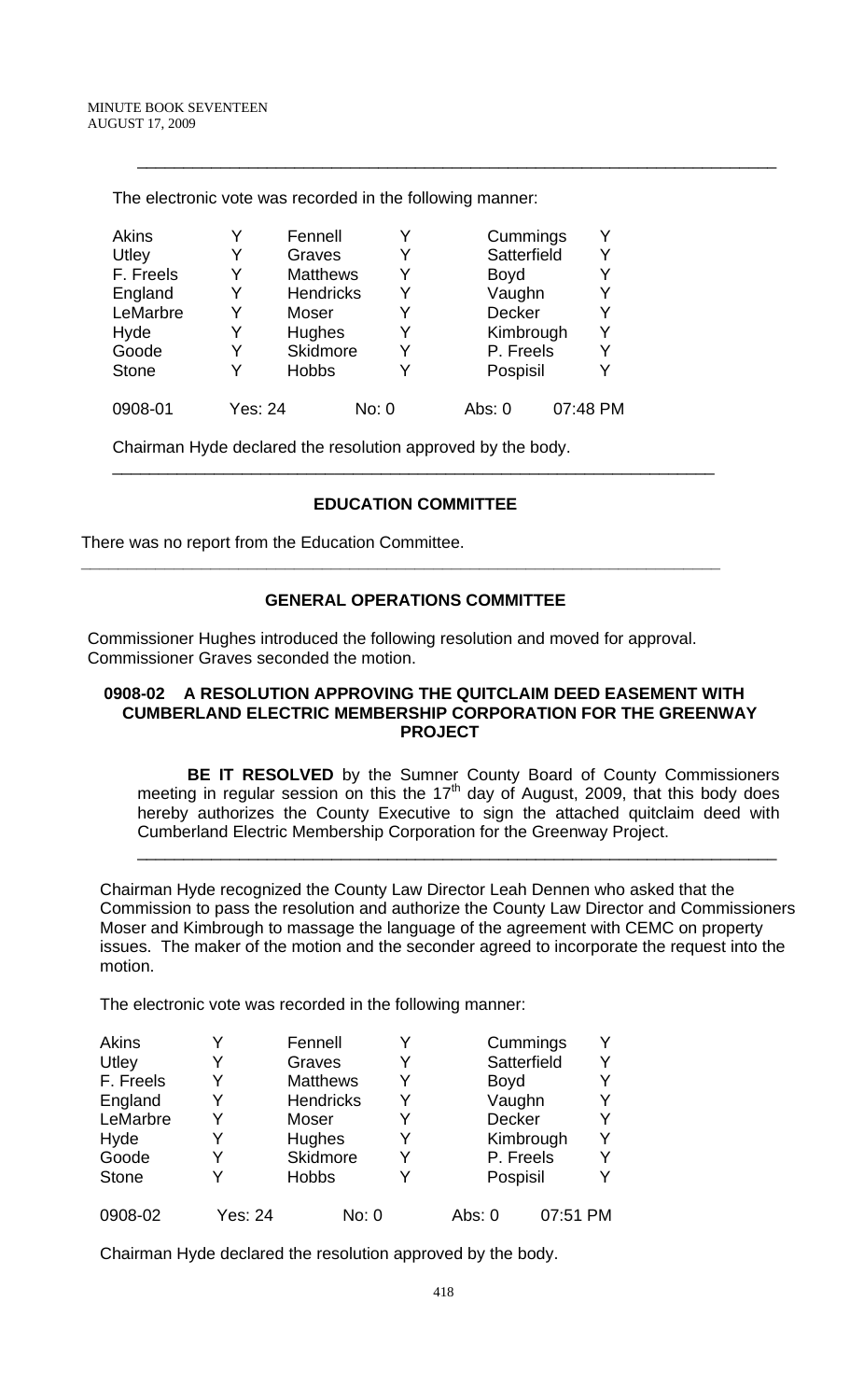# **EMERGENCY SERVICES COMMITTEE**

**\_\_\_\_\_\_\_\_\_\_\_\_\_\_\_\_\_\_\_\_\_\_\_\_\_\_\_\_\_\_\_\_\_\_\_\_\_\_\_\_\_\_\_\_\_\_\_\_\_\_\_\_\_\_\_\_\_\_\_\_\_\_\_\_\_\_\_\_\_** 

There was no report from the Emergency Services Committee.

### **PUBLIC WORKS COMMITTEE**

**\_\_\_\_\_\_\_\_\_\_\_\_\_\_\_\_\_\_\_\_\_\_\_\_\_\_\_\_\_\_\_\_\_\_\_\_\_\_\_\_\_\_\_\_\_\_\_\_\_\_\_\_\_\_\_\_\_\_\_\_\_\_\_\_\_\_\_\_\_** 

**\_\_\_\_\_\_\_\_\_\_\_\_\_\_\_\_\_\_\_\_\_\_\_\_\_\_\_\_\_\_\_\_\_\_\_\_\_\_\_\_\_\_\_\_\_\_\_\_\_\_\_\_\_\_\_\_\_\_\_\_\_\_\_\_\_\_\_\_\_** 

**\_\_\_\_\_\_\_\_\_\_\_\_\_\_\_\_\_\_\_\_\_\_\_\_\_\_\_\_\_\_\_\_\_\_\_\_\_\_\_\_\_\_\_\_\_\_\_\_\_\_\_\_\_\_\_\_\_\_\_\_\_\_\_\_\_\_\_\_\_** 

There was no report from the Public Works Committee.

# **LEGISLATIVE COMMITTEE**

There was no report from the Legislative Committee.

# **BUDGET COMMITTEE**

Commissioner Moser introduced the following resolution and moved for approval. Commissioner Pospisil seconded the motion.

### **0908-03 A RESOLUTION APPROVING A CAPITAL PURCHASE FROM THE CONTINUATION BUDGET FOR PROPERTY ASSESSOR FOR THE PURCHASE OF COMPUTERS**

**BE IT RESOLVED** by the Sumner County Board of County Commissioners meeting in regular session on this the 17<sup>th</sup> day of August, 2009, that this body does hereby approve a capital purchase from the continuation budget for Property Assessor for the purchase of computers.

**\_\_\_\_\_\_\_\_\_\_\_\_\_\_\_\_\_\_\_\_\_\_\_\_\_\_\_\_\_\_\_\_\_\_\_\_\_\_\_\_\_\_\_\_\_\_\_\_\_\_\_\_\_\_\_\_\_\_\_\_\_\_\_\_\_\_\_** 

The electronic vote was recorded in the following manner:

| <b>Akins</b> |   | Fennell          |       | Cummings      | Y        |
|--------------|---|------------------|-------|---------------|----------|
| Utley        |   | Graves           |       | Satterfield   | Y        |
| F. Freels    | Y | <b>Matthews</b>  | Y     | <b>Boyd</b>   | Y        |
| England      |   | <b>Hendricks</b> |       | Vaughn        | Y        |
| LeMarbre     |   | Moser            |       | <b>Decker</b> | Y        |
| Hyde         |   | Hughes           |       | Kimbrough     | Y        |
| Goode        |   | Skidmore         |       | P. Freels     | Y        |
| <b>Stone</b> |   | <b>Hobbs</b>     |       | Pospisil      | Y        |
| 0908-03      |   | Yes: 24          | No: 0 | Abs: $0$      | 07:52 PM |

Chairman Hyde declared the resolution approved by the body.

Commissioner Moser introduced the following resolution and moved for approval. Commissioner Goode seconded the motion.

# **0908-04 A RESOLUTION APPROVING CONTINUATION BUDGET FOR EMS DIRECTOR FOR THE PURCHASE OF MONITORS**

\_\_\_\_\_\_\_\_\_\_\_\_\_\_\_\_\_\_\_\_\_\_\_\_\_\_\_\_\_\_\_\_\_\_\_\_\_\_\_\_\_\_\_\_\_\_\_\_\_\_\_\_\_\_\_\_\_\_\_\_\_\_\_\_\_\_\_\_\_

**BE IT RESOLVED** by the Sumner County Board of County Commissioners meeting in regular session on this the  $17<sup>th</sup>$  day of August, 2009, that this body does hereby approve a continuation budget for EMS Director for the purchase of monitors. \_\_\_\_\_\_\_\_\_\_\_\_\_\_\_\_\_\_\_\_\_\_\_\_\_\_\_\_\_\_\_\_\_\_\_\_\_\_\_\_\_\_\_\_\_\_\_\_\_\_\_\_\_\_\_\_\_\_\_\_\_\_\_\_\_\_\_\_\_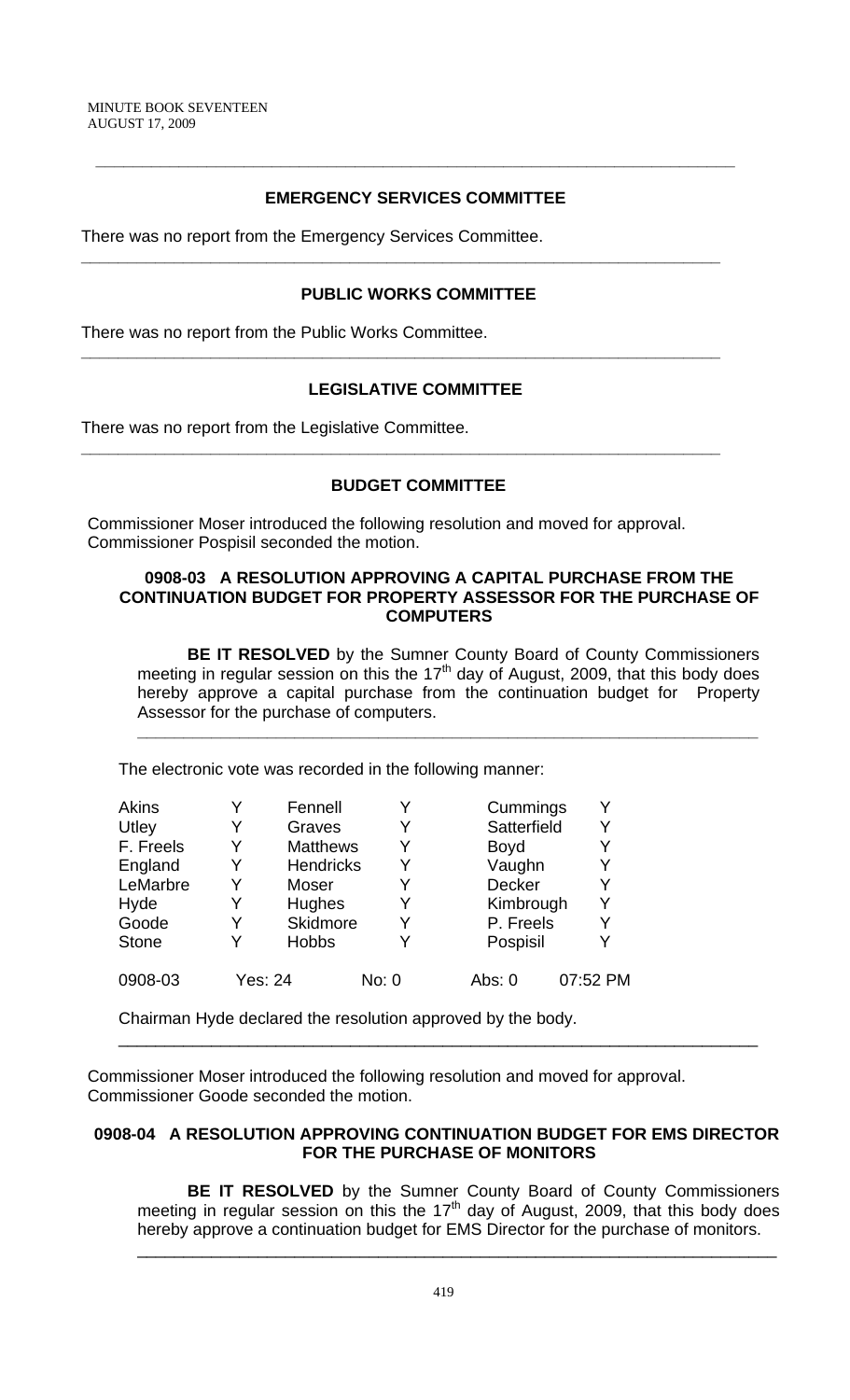The electronic vote was recorded in the following manner:

| <b>Akins</b> |                | Fennell          |       |   | Cummings      |          |
|--------------|----------------|------------------|-------|---|---------------|----------|
| Utley        | Y              | Graves           |       |   | Satterfield   | Y        |
| F. Freels    | Y              | <b>Matthews</b>  |       | Y | <b>Boyd</b>   | Y        |
| England      | Y              | <b>Hendricks</b> |       | Y | Vaughn        | Y        |
| LeMarbre     | Y              | Moser            |       |   | <b>Decker</b> | Y        |
| Hyde         | Y              | Hughes           |       | Y | Kimbrough     | Y        |
| Goode        | Y              | Skidmore         |       | Y | P. Freels     | Y        |
| <b>Stone</b> | Y              | <b>Hobbs</b>     |       | Y | Pospisil      |          |
| 0908-04      | <b>Yes: 24</b> |                  | No: 0 |   | Abs: 0        | 07:53 PM |

Chairman Hyde declared the resolution approved by the body.

 Commissioner Moser introduced the following resolution and moved for approval. Commissioner Frank Freels seconded the motion.

### **0908-05 A RESOLUTION APPROVING THE ACCEPTANCE OF ARRA FUNDS FOR GENERAL SESSIONS COURT/DRUG COURT PROGRAM**

\_\_\_\_\_\_\_\_\_\_\_\_\_\_\_\_\_\_\_\_\_\_\_\_\_\_\_\_\_\_\_\_\_\_\_\_\_\_\_\_\_\_\_\_\_\_\_\_\_\_\_\_\_\_\_\_\_\_\_\_\_\_\_\_\_\_

**BE IT RESOLVED** by the Sumner County Board of County Commissioners meeting in regular session on this the  $17<sup>th</sup>$  day of August, 2009, that this body hereby approves the acceptance of ARRA Funds for General Sessions Court/Drug Court Program (as shown on the attached) to be included in the continuation and budget 2009-2010 budget.

\_\_\_\_\_\_\_\_\_\_\_\_\_\_\_\_\_\_\_\_\_\_\_\_\_\_\_\_\_\_\_\_\_\_\_\_\_\_\_\_\_\_\_\_\_\_\_\_\_\_\_\_\_\_\_\_\_\_\_\_\_\_\_\_\_\_\_\_\_

The electronic vote was recorded in the following manner:

| <b>Akins</b> |   | Fennell          |       | Cummings    |          |
|--------------|---|------------------|-------|-------------|----------|
| Utley        | Y | Graves           | Y     | Satterfield | Y        |
| F. Freels    | Y | <b>Matthews</b>  | Y     | <b>Boyd</b> | Y        |
| England      | Y | <b>Hendricks</b> | Y     | Vaughn      | Y        |
| LeMarbre     | Y | Moser            |       | Decker      |          |
| Hyde         | Y | Hughes           | Y     | Kimbrough   | Y        |
| Goode        | Y | Skidmore         | Y     | P. Freels   | Y        |
| <b>Stone</b> | v | <b>Hobbs</b>     |       | Pospisil    |          |
| 0908-05      |   | Yes: 24          | No: 0 | Abs: 0      | 07:54 PM |

Chairman Hyde declared the resolution approved by the body.

 Commissioner Moser introduced the following resolution and moved for approval. Commissioner Goode seconded the motion.

# **0908-06 A RESOLUTION APPROVING COUNTY PARTICIPATION IN THE STATE CIVIL WAR TRAILS PROGRAM AS PREVIOUSLY ENDORSED BY THIS BODY**

\_\_\_\_\_\_\_\_\_\_\_\_\_\_\_\_\_\_\_\_\_\_\_\_\_\_\_\_\_\_\_\_\_\_\_\_\_\_\_\_\_\_\_\_\_\_\_\_\_\_\_\_\_\_\_\_\_\_\_\_\_\_\_\_\_\_\_\_

**BE IT RESOLVED** by the Sumner County Board of County Commissioners meeting in regular session on this the 17<sup>th</sup> day of August, 2009, that this body hereby approves the county participation in the State Civil War Trails Program as previously endorsed by this body.

\_\_\_\_\_\_\_\_\_\_\_\_\_\_\_\_\_\_\_\_\_\_\_\_\_\_\_\_\_\_\_\_\_\_\_\_\_\_\_\_\_\_\_\_\_\_\_\_\_\_\_\_\_\_\_\_\_\_\_\_\_\_\_\_\_\_\_\_\_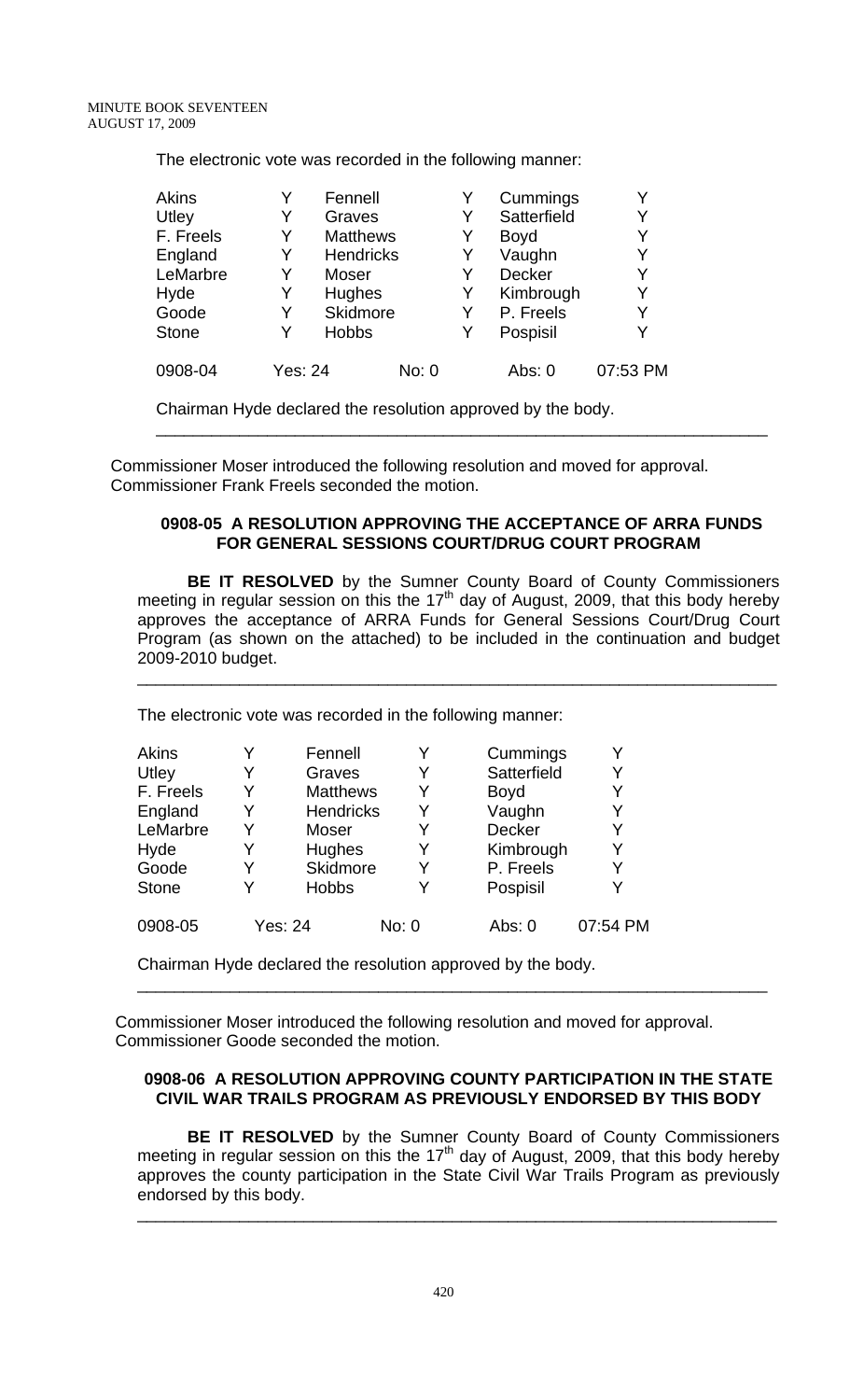The electronic vote was recorded in the following manner:

| <b>Akins</b> |   | Fennell          |       | Cummings    | Y        |
|--------------|---|------------------|-------|-------------|----------|
| Utley        |   | Graves           |       | Satterfield | Y        |
| F. Freels    | Y | <b>Matthews</b>  | Y     | <b>Boyd</b> | Y        |
| England      | Y | <b>Hendricks</b> | Y     | Vaughn      | Y        |
| LeMarbre     | Y | Moser            |       | Decker      | Y        |
| Hyde         | Y | Hughes           | Y     | Kimbrough   | Y        |
| Goode        | Y | Skidmore         | Y     | P. Freels   | Y        |
| <b>Stone</b> | Y | <b>Hobbs</b>     |       | Pospisil    | Y        |
| 0908-06      |   | Yes: 24          | No: 0 | Abs: 0      | 07:55 PM |

Chairman Hyde declared the resolution approved by the body.

 Commissioner Moser introduced the following resolution and moved for approval. Commissioner Graves seconded the motion.

### **0908-07 A RESOLUTION ADOPTING THE 2009/2010 FISCAL YEAR EMPLOYMENT HIRING AND OUT-OF-STATE TRAVEL AND RELATED EXPENSE BUDGETARY FREEZE POLICY**

**WHEREAS,** the economic resources and financial conditions of our county, state and nation are suffering a spiraling economic decline and local budgets have been cut drastically at a time when revenues are shrinking; and

**\_\_\_\_\_\_\_\_\_\_\_\_\_\_\_\_\_\_\_\_\_\_\_\_\_\_\_\_\_\_\_\_\_\_\_\_\_\_\_\_\_\_\_\_\_\_\_\_\_\_\_\_\_\_\_\_\_\_\_\_\_\_\_\_\_\_\_\_** 

**WHEREAS,** in these turbulent times, this body cannot force tax increases on its citizens yet must still find the resources to fund education, emergency medical services, police protection and countless other assistance programs that benefit all the people; and

**WHEREAS,** this body has worked several months to coordinate a 2009/2010 fiscal year budget which will provide needed services within the declining revenues, but is still faced with income estimates that may continue to regress and fail to meet present estimates; and

**WHEREAS**, county government must adjust its spending to ensure we continue to live within our budgetary means.

**THEREFORE, BE IT RESOLVED** by the Sumner County Board of County Commissioners, meeting in regular session on this the  $17<sup>th</sup>$  day of August, 2009 that this body hereby finds it necessary to adopt pursuant to the following rules, regulations, terms and conditions:

### **THE 2009/2010 FISCAL YEAR EMPLOYMENT HIRING AND OUT-OF-STATE TRAVEL AND RELATED EXPENSE BUDGETARY FREEZE POLICY**

 This policy shall apply to all offices, departments, committees, officials and commissions overseen by the County Executive and/or this body and shall become effective immediately upon passage.

**(1)**Employment Hiring

- **a.** An employment hiring freeze shall be effective immediately; and
- **b.** Positions that are presently vacant shall remain unfilled and any position which becomes vacant due to retirement, termination or resignation shall not be filled until further action by this body or the completion of the 2009/2010 fiscal year and passage of the 2010/2011 fiscal year budget; and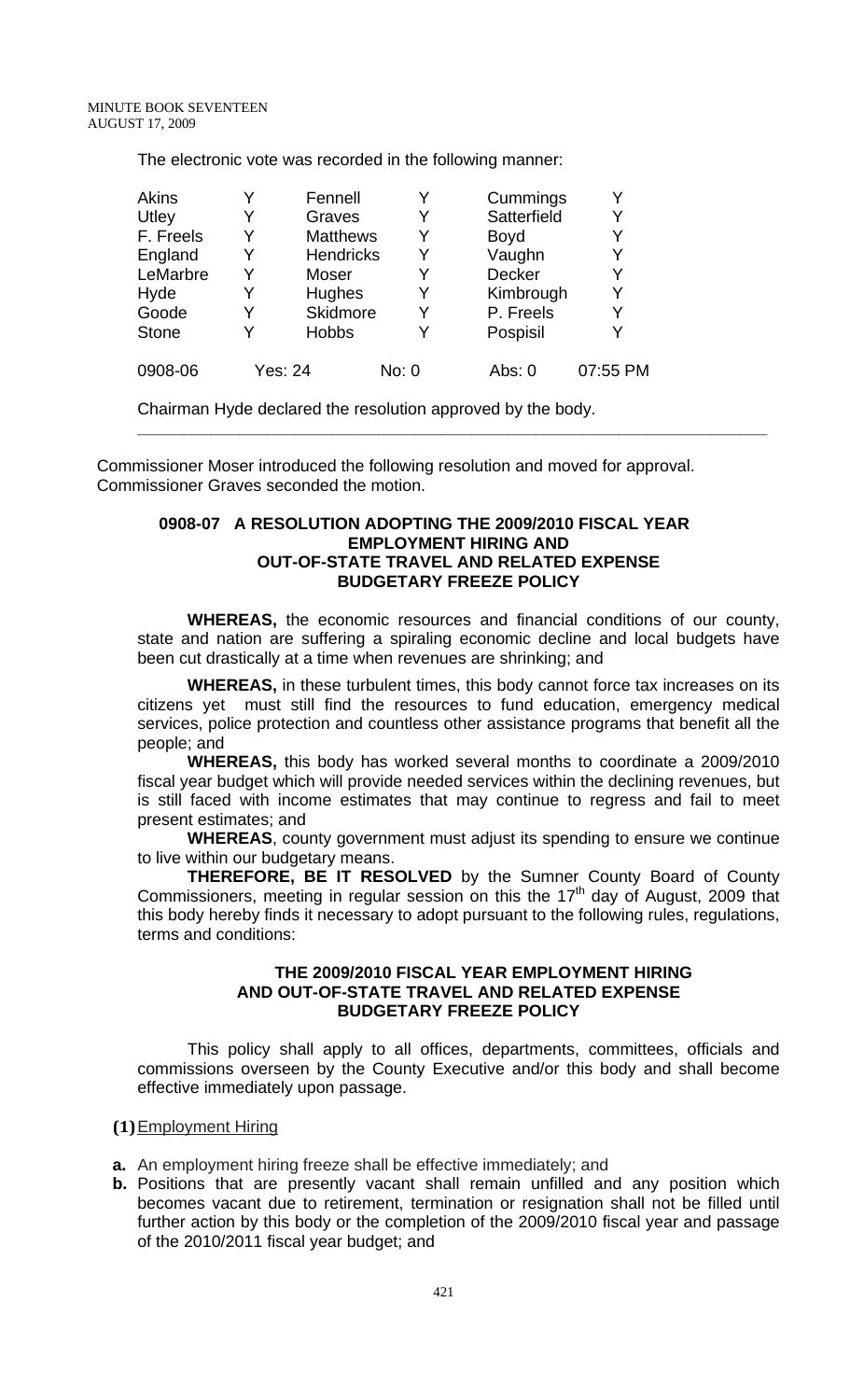MINUTE BOOK SEVENTEEN AUGUST 17, 2009

- **c.** Any employment positions offered as of the date of the passage of this resolution shall be withdrawn; and
- **d.** Positions specifically related to provision of emergency care, arising from a crisis situation in which health and safety would be compromised or mandated by court order are exempt from the hiring freeze; and

# **(2)**Out-Of-State Travel & Related Expenses

- **a.** A budgetary freeze of funds for out-of-state travel, travel related expenses, conferences, meetings, conventions, continuing education, training or other work related matters shall be effective immediately; and
- **b.** Any travel scheduled as of the date of the passage of this resolution shall be cancelled; and
- **c.** No funds, though budgeted, shall be paid or reimbursed for travel, travel related expenses, conferences, meetings, conventions, continuing education, training or other work related matters that take place out-of-state until the completion of the 2009/2010 fiscal year and passage of the 2010/2011 fiscal year budget; and
- **d.** Out-of-state travel required for emergency care or mandated by court order are exempt from this requirement.

# (3) Waiver of Policy

A waiver or exception to these policies can be sought and approved through application to the appropriate committee and passage by this body.

# (4) Constitutional Office Holders Exemption

- a. All Constitutional office holders are exempt from Sections (1), (2) and (3) of this policy, but are still encouraged to participate.
- b. All Constitutional office holders are required to participate in Section (5).

### (5) Monthly Reports Required

- a. Any new or replacement employment hiring must be reported on a monthly basis to the Budget Committee.
- b. Any out-of-state travel and related expenses must be reported on a monthly basis to the Budget Committee.

\_\_\_\_\_\_\_\_\_\_\_\_\_\_\_\_\_\_\_\_\_\_\_\_\_\_\_\_\_\_\_\_\_\_\_\_\_\_\_\_\_\_\_\_\_\_\_\_\_\_\_\_\_\_\_\_\_\_\_\_\_\_\_\_\_\_

The electronic vote was recorded in the following manner:

| <b>Akins</b> |   | Fennell          |       | Cummings      |          |
|--------------|---|------------------|-------|---------------|----------|
| Utley        | Y | Graves           | Y     | Satterfield   | Y        |
| F. Freels    | Y | <b>Matthews</b>  | N     | <b>Boyd</b>   | N        |
| England      | Y | <b>Hendricks</b> | Y     | Vaughn        | Y        |
| LeMarbre     | Y | Moser            |       | <b>Decker</b> | Y        |
| Hyde         | Y | Hughes           | Y     | Kimbrough     | Y        |
| Goode        | Y | Skidmore         | Y     | P. Freels     | Y        |
| <b>Stone</b> | v | <b>Hobbs</b>     |       | Pospisil      | Y        |
| 0908-07      |   | <b>Yes: 22</b>   | No: 2 | Abs: 0        | 07:59 PM |

Chairman Hyde declared the resolution approved by the body.

# **CONSENT AGENDA**

Commissioner Moser introduced the following resolution and moved for approval.

 **\_\_\_\_\_\_\_\_\_\_\_\_\_\_\_\_\_\_\_\_\_\_\_\_\_\_\_\_\_\_\_\_\_\_\_\_\_\_\_\_\_\_\_\_\_\_\_\_\_\_\_\_\_\_\_\_\_\_\_\_\_\_\_\_\_**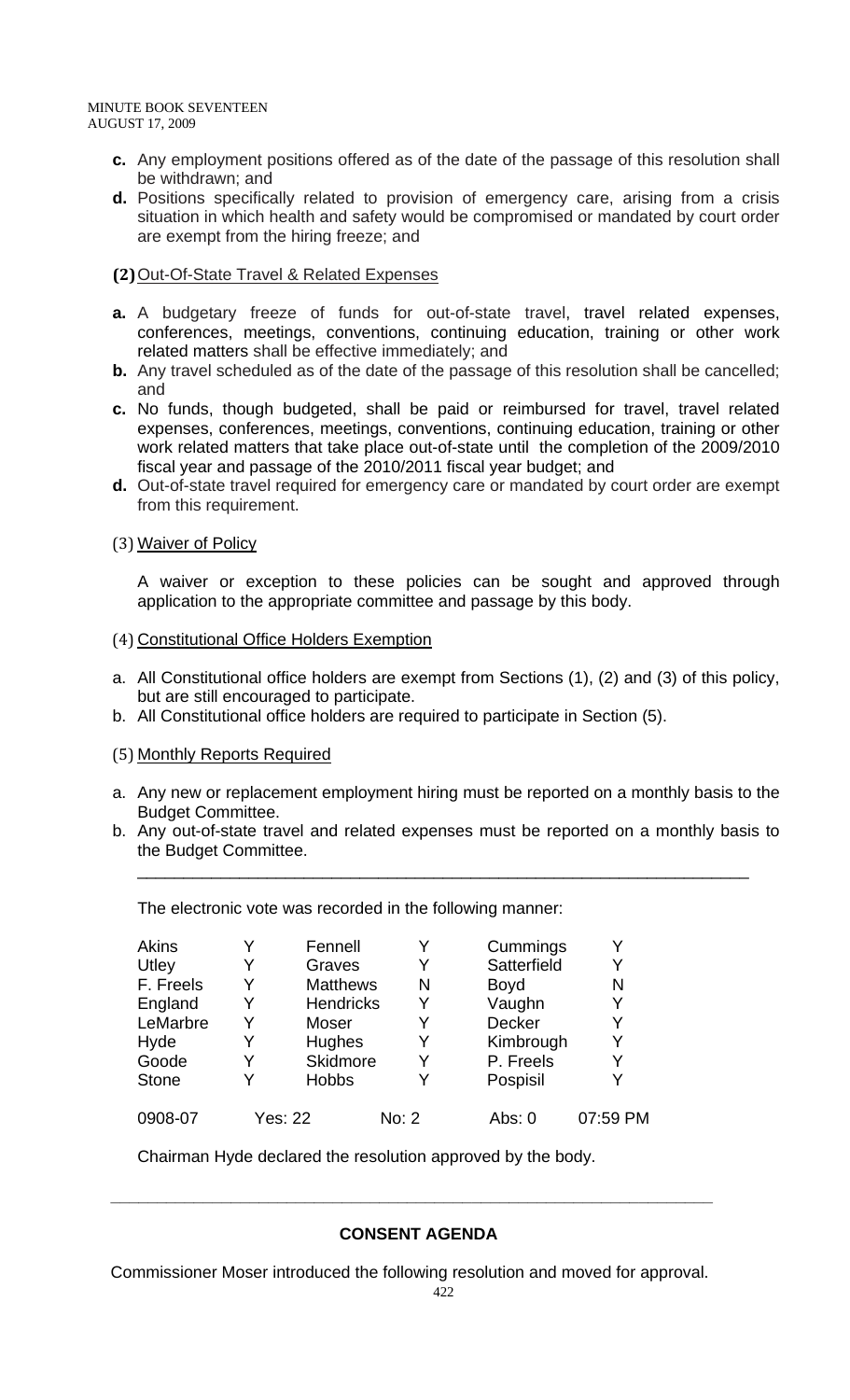Commissioner Hobbs seconded the motion.

#### **0908-08 A RESOLUTION AUTHORIZING ALLOCATION OF \$30,000.00 FROM PREVIOUSLY APPROVED FUNDS TO POUR SIDEWALKS AT THE NEW PORTLAND WEST MIDDLE SCHOOL**

**BE IT RESOLVED** by the Sumner County Board of County Commissioners meeting in regular session on this the  $17<sup>th</sup>$  day of August, 2009, that this body hereby authorizes allocation of \$30,000.00 from previously approved school construction funds to pour sidewalks at the new Portland West Middle School.

\_\_\_\_\_\_\_\_\_\_\_\_\_\_\_\_\_\_\_\_\_\_\_\_\_\_\_\_\_\_\_\_\_\_\_\_\_\_\_\_\_\_\_\_\_\_\_\_\_\_\_\_\_\_\_\_\_\_\_\_\_\_\_\_\_\_\_\_\_

#### **0908-09 A RESOLUTION APPROPRIATING \$4,103.84 FROM THE OCTOBER 2007 BOND ISSUE FOR INVOICES RECEIVED FOR RENOVATION WORK AT INDIAN LAKE ELEMENTARY SCHOOL**

**BE IT RESOLVED** by the Sumner County Board of County Commissioners meeting in regular session on this the  $17<sup>th</sup>$  day of August, 2009, that this body hereby appropriates \$4,103.84 from the October 2007 bond issue for invoices received for renovation work at Indian Lake Elementary School.

\_\_\_\_\_\_\_\_\_\_\_\_\_\_\_\_\_\_\_\_\_\_\_\_\_\_\_\_\_\_\_\_\_\_\_\_\_\_\_\_\_\_\_\_\_\_\_\_\_\_\_\_\_\_\_\_\_\_\_\_\_\_\_\_\_\_\_\_\_

### **0908-10 A RESOLUTION RETURNING REVIEW OF ALL NEW ROADS TO THE ROAD SUPERINTENDENT**

**BE IT RESOLVED** by the Sumner County Board of County Commissioners meeting in regular session on this the 17<sup>th</sup> day of August, 2009 that this body hereby directs that review of all new roads and subdivision plat reviews of roads shall be returned to the Road Superintendent as was previously undertaken by that office and staff.

\_\_\_\_\_\_\_\_\_\_\_\_\_\_\_\_\_\_\_\_\_\_\_\_\_\_\_\_\_\_\_\_\_\_\_\_\_\_\_\_\_\_\_\_\_\_\_\_\_\_\_\_\_\_\_\_\_\_\_\_\_\_\_\_\_\_\_\_\_

#### **0908-11 A RESOLUTION DECLARING VARIOUS ITEMS FROM THE OFFICE OF CONSTRUCTION AND DEVELOPMENT AS SURPLUS AND AUTHORIZING DISPOSAL OR SALE OF SAME PURSUANT TO EXISTING POLICIES AND PROCEDURES**

**BE IT RESOLVED** by the Sumner County Board of County Commissioners meeting in regular session on this the 17<sup>th</sup> day of August, 2009, that this body does hereby declare the items, as shown on the attached exhibits from the office of Construction and Development as surplus; and

**BE IT FURTHER RESOLVED** that the sale of the same is authorized pursuant to existing policies and procedures; and

**BE IT FURTHER RESOLVED** that in the event items do not sale, disposal of same is approved pursuant to existing policies and procedures. \_\_\_\_\_\_\_\_\_\_\_\_\_\_\_\_\_\_\_\_\_\_\_\_\_\_\_\_\_\_\_\_\_\_\_\_\_\_\_\_\_\_\_\_\_\_\_\_\_\_\_\_\_\_\_\_\_\_\_\_\_\_\_\_\_\_\_\_\_

#### **0908-12 A RESOLUTION DECLARING VARIOUS ITEMS FROM THE CODES DEPARTMENT AS SURPLUS AND AUTHORIZING DISPOSAL OR SALE OF SAME PURSUANT TO EXISITING POLICIES AND PROCEDURES**

 **BE IT RESOLVED** by the Sumner County Board of County Commissioners meeting in regular session on this the  $17<sup>th</sup>$  day of August, 2009 that this body does hereby declare the items from the Codes Department, listed below as surplus: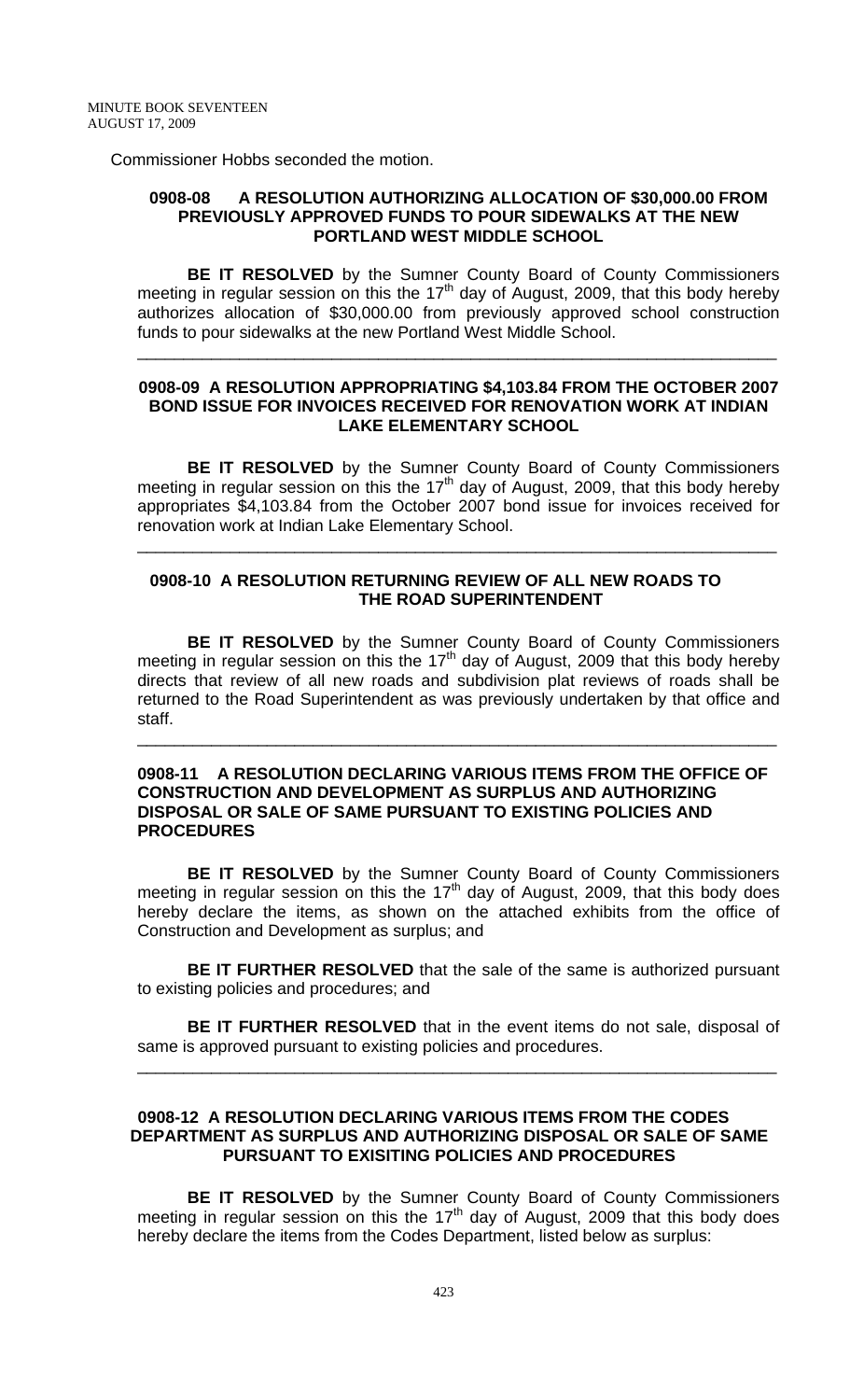| <b>Item</b>       | <b>Brand</b> | <b>Working</b><br>Y/N | <b>Serial</b><br><b>Number</b> | <b>Description</b>              |
|-------------------|--------------|-----------------------|--------------------------------|---------------------------------|
| Printer           | ΗP           | N                     | C6409B                         | Desk Jet<br>882C                |
| Monito<br>r Dell  |              |                       |                                | <b>Business</b><br>Ink Jet 2230 |
| Printer           | ΗP           |                       |                                |                                 |
| <b>Desk</b><br>#4 |              |                       |                                | Mahogany                        |

**BE IT FURTHER RESOLVED,** that the disposal or sale of the same is authorized pursuant to existing policies and procedures.

\_\_\_\_\_\_\_\_\_\_\_\_\_\_\_\_\_\_\_\_\_\_\_\_\_\_\_\_\_\_\_\_\_\_\_\_\_\_\_\_\_\_\_\_\_\_\_\_\_\_\_\_\_\_\_\_\_\_\_\_\_\_\_\_\_\_\_\_\_

### **0908-13 A RESOLUTION DECLARING VARIOUS ITEMS FROM THE CLERK AND MASTER'S OFFICE AS SURPLUS AND AUTHORIZING DISPOSAL OR SALE OF SAME PURSUANT TO EXISITING POLICIES AND PROCEDURES**

 **BE IT RESOLVED** by the Sumner County Board of County Commissioners meeting in regular session on this the 17<sup>th</sup> day of August, 2009 that this body does hereby declare the items from the Clerk and Master's Office, listed below as surplus:

| <b>Item</b>              | <b>Brand</b> | Working<br>Y/N | <b>Serial</b><br><b>Number</b> | <b>Description</b> |
|--------------------------|--------------|----------------|--------------------------------|--------------------|
| Folding<br><b>Chairs</b> |              |                |                                | 20 Chairs          |
| Table                    |              |                |                                | Table              |

**BE IT FURTHER RESOLVED,** that the disposal or sale of the same is authorized pursuant to existing policies and procedures.

\_\_\_\_\_\_\_\_\_\_\_\_\_\_\_\_\_\_\_\_\_\_\_\_\_\_\_\_\_\_\_\_\_\_\_\_\_\_\_\_\_\_\_\_\_\_\_\_\_\_\_\_\_\_\_\_\_\_\_\_\_\_\_\_\_\_\_\_\_

### **0908-14 A RESOLUTION DECLARING VARIOUS ITEMS FROM THE SUMNER COUNTY ADMINISTRATION BUILDING AS SURPLUS AND AUTHORIZING DISPOSAL OR SALE OF SAME PURSUANT TO EXISITING POLICIES AND PROCEDURES**

**BE IT RESOLVED** by the Sumner County Board of County Commissioners meeting in regular session on this the  $17<sup>th</sup>$  day of August, 2009 that this body does hereby declare the items from the Sumner County Administration Building, listed below as surplus:

| <b>Description:</b> | <b>Brand</b> | Working<br>Y/N | <b>Serial</b><br>No. | <b>Description</b> |
|---------------------|--------------|----------------|----------------------|--------------------|
| #1 Chair            |              |                |                      | 1 Green            |
| #2 Chair            |              |                |                      | 1 Brown            |
| #3 Chair            |              |                |                      | 1 Black            |
| #1 Desk             |              |                |                      | 1 Oak              |
| #2 Desk             |              |                |                      | 1 Mahogany         |
| #3 Desk             |              |                |                      | 1 Mahogany         |
| <b>Chairs</b>       |              |                |                      | 10                 |
|                     |              |                |                      | Burgundy/          |
|                     |              |                |                      | wooden             |
|                     |              |                |                      | chairs             |
| #1 Printer          | <b>HP</b>    |                |                      | Laser Jet<br>1     |
|                     |              |                |                      | 4 Plus             |
| Paper               |              |                |                      | 2 Shredders        |